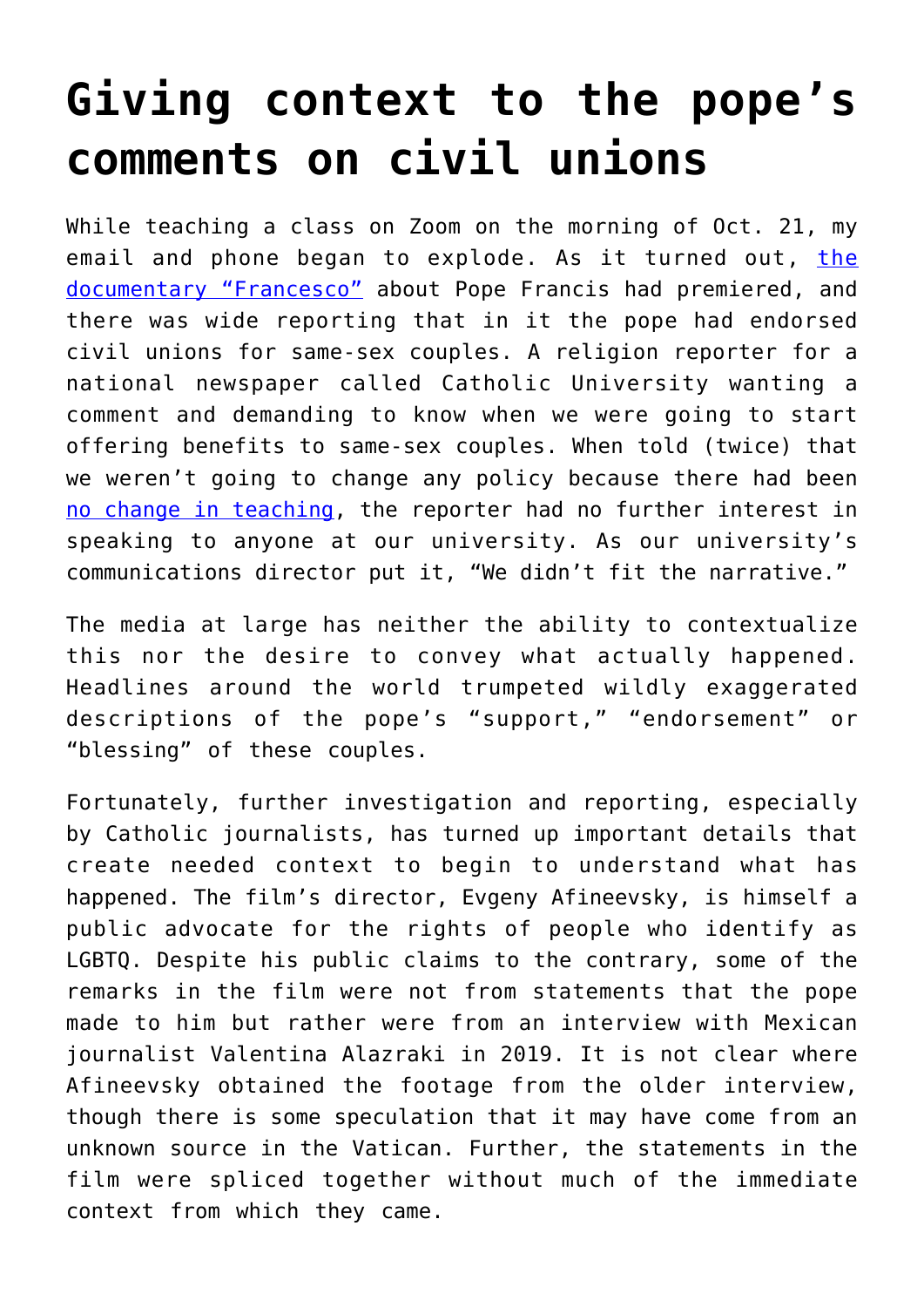Paying attention to the original context of the statements in the 2019 interview makes it clear that the pope's remarks about same-sex attracted people having "a right to be in a family" refer to not being ostracized or excommunicated from their family of origin — a point he has emphasized throughout his papacy. Throughout his pontificate he has also rejected calling unions between two people of the same sex "marriage" and argued for the right of children to have both a mother and a father. He did, however, entertain support for something like [civil unions](https://osvnews.com/2020/10/21/pope-has-history-of-defending-marriage-but-being-open-to-some-civil-unions/) as a kind of lesser evil as archbishop of Buenos Aires. This may be the context for the film's reference to civil unions (*convivencia civil*) and his phrase, "I stood up for that," for which no one so far has been able to locate a context.

In addition to recreating context for the remarks that are significantly absent from the highly edited words that appear in the documentary, some context regarding the genre and weight of the remarks are in order. When theologians evaluate papal teaching, one of the questions they ask concerns the authority of what is proposed. Different kinds of documents that a pope may write are typically accorded different solemnity. For example, an encyclical letter generally has greater weight than a letter to a specific group of people. Then there are various kinds of addresses — audiences, Angelus messages, etc. — that are usually less formal and authoritative. But all of these are acts of teaching on the part of a pope. Informal conversations — whether on a plane with reporters or in an interview setting — are not acts of teaching. They give insight into the mind of the pope on specific matters but do not carry the weight of his teaching office.

When Pope Francis has taught formally on this matter, he clearly affirms the view articulated at the 2015 synod on the family: "The Synod Fathers observed that, 'as for proposals to place unions between homosexual persons on the same level as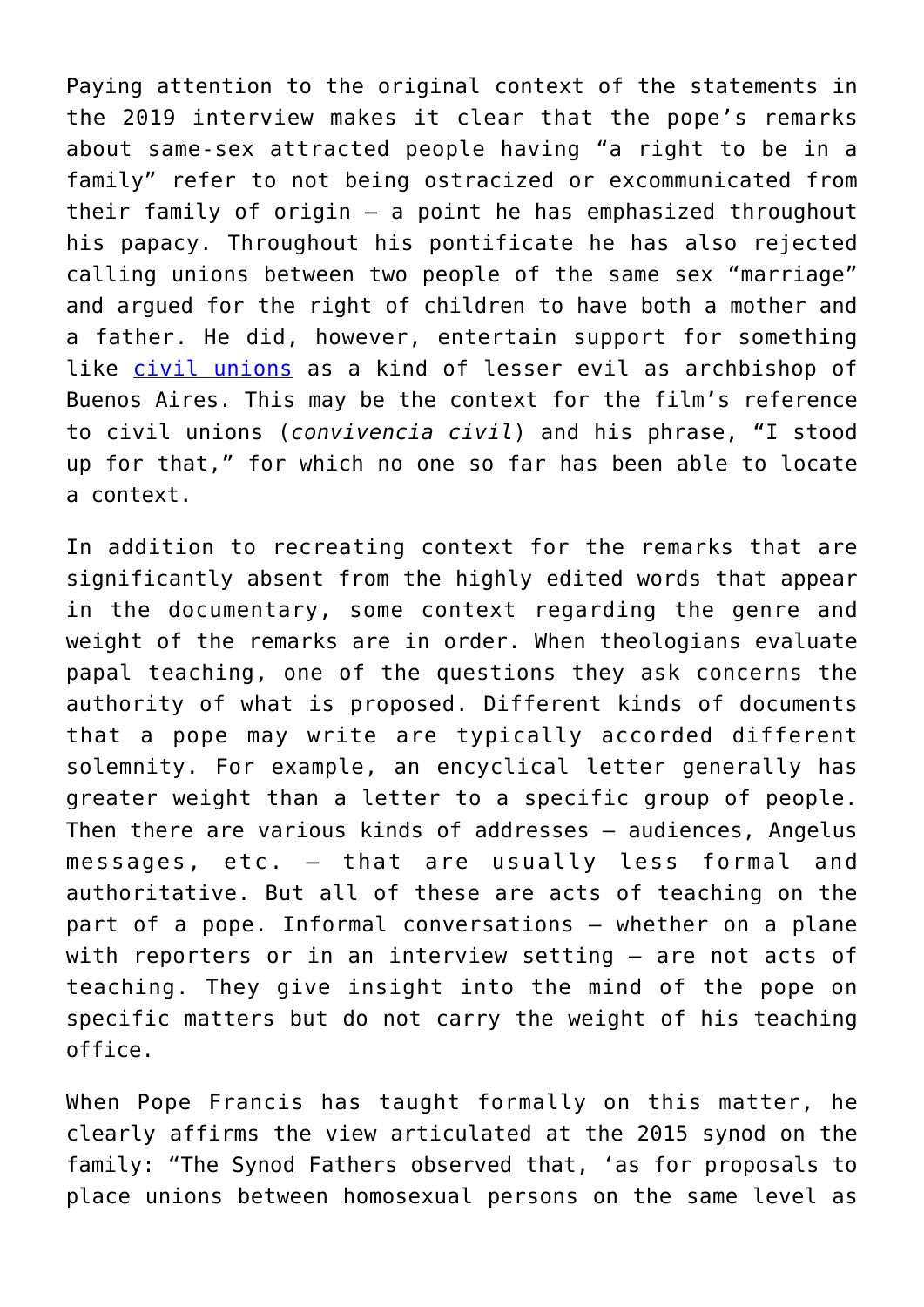marriage, there are absolutely no grounds for considering homosexual unions to be in any way similar or even remotely analogous to God's plan for marriage and family'" (*Amoris Laetitia*, No. 251). This in turn echoes the [teaching found in](https://osvnews.com/2019/05/12/the-churchs-teaching-on-homosexuality/) [the Catechism](https://osvnews.com/2019/05/12/the-churchs-teaching-on-homosexuality/) of the Catholic Church (cf. No. 2357). It also coheres with what Pope Francis has taught publicly on the subject throughout his ministry.

If we can take the pope's words as they appear in the documentary at face value — and, as noted above, there is more than a little reason not to — there is tension between the apparent support for civil unions that he expresses in the interview and the 2003 document from the Congregation for the Doctrine of the Faith. Written by then-Cardinal Joseph Ratzinger and approved by Pope John Paul II, the document, "Considerations Concerning Proposals to Give Legal Recognition to Unions between Homosexual Persons," opposed such unions and argued that Catholic politicians should not support them.

However, two further qualifications must be noted. First, the CDF statement was itself a prudential judgment applying principles of Catholic moral teaching to a specific contingent historical circumstance. It does not have doctrinal - let alone dogmatic — weight. Second, that document itself envisaged a scenario in which, while not supporting the passage of such legislation, a Catholic politician might work with such a measure once passed as a way to secure legal protections for the basic human rights of people with same-sex attraction as long it did not "confer equivalent family status" on such unions. Pope Francis, it seems, may have a different prudential judgment on the matter as a way to offer legal protection for the rights of people with same-sex attraction, but he has not publicly taught as much.

To assume that there is a doctrinal conflict of some kind here is fundamentally mistaken. There is no doctrinal conflict because there is no doctrine proposed by Pope Francis in the documentary or by the CDF in the 2003 document. Doctrine, by